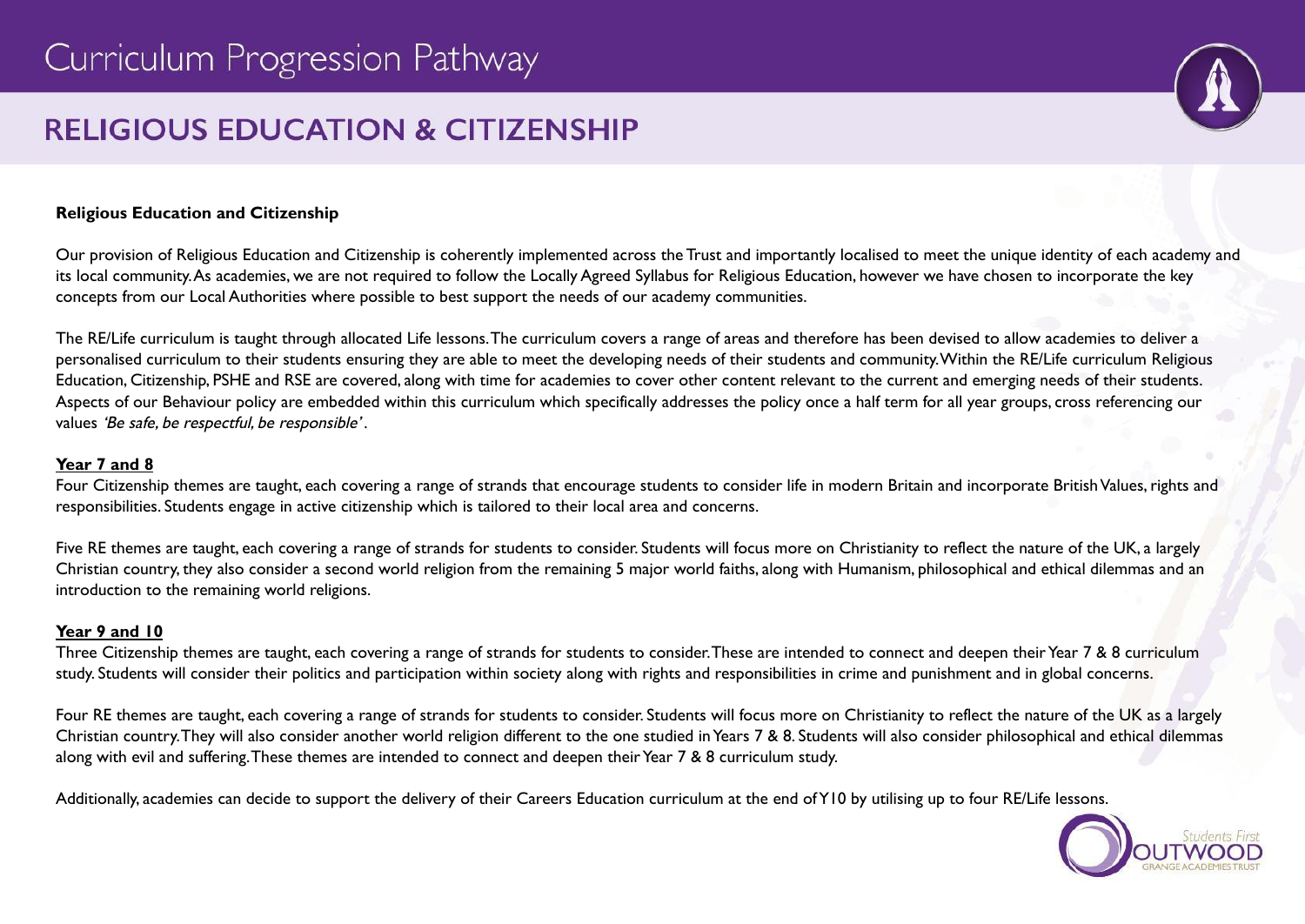# **Spiritual, Moral, Social & Cultural (SMSC) development and appreciation of BritishValues**

British values and SMSC are integral parts of academy life, however by their very nature they will be addressed more frequently and in more detail during RE/Life lessons. These areas focus on the development of the whole pupil and are whole academy responsibilities.Academies are conscientious in accurately mapping these aspects of the curriculum both across subjects and within the wider curriculum they provide.

# **Personal, Social, and Health Education (PSHE) and Relationship and Sex Education (RSE)**

From 2020 RSE is a statutory requirement in all schools in the UK. Our Academies map the requirements of RSE across subject delivery and through age appropriate guidance delivered within our tutorial and assembly programmes and calendared year group events that are delivered by external agencies and groups such as The British Heart Foundation etc. Subject leads ensure they are familiar with the statutory guidance and regularly check for updates or changes to the guidance.Within this curriculum there are a range of laws which students are introduced to support their understanding of the modern society to which they belong.

PSHE and RSE are whole academy responsibilities so whilst a large part of this curriculum will be covered in RE/Life lessons it is not restricted to this subject but rather underpins our academies wider curriculum delivery.Academies are conscientious in accurately mapping their compliance and regularly reflect and update this.

### **AWhole Academy Approach**

All subjects across the curriculum support the exploration of PSHE, RSE SMSC and British Values coherently mapping appropriate aspects of this coverage to their subject schemes of work for example Rule of Law, democracy and individual liberty (PSHE & British Values) is taught through History whilst English and the arts support the appreciation of the influences that have shaped our heritage & those of others (SMSC). Our IT departments teach online safety (PSHE), PE fosters an awareness of physical health and fitness (PSHE) and Science teaches the facts about puberty, reproductive health, including fertility and the potential impact of lifestyle on fertility for men and women (RSE). By doing this it not only enables us to develop and deepen the knowledge our students have, but to also ensure that we have a coherent consistent delivery model.

Our daily tutorial and assembly programmes support our students' personal development and understanding of these important aspects of our curriculum.A wealth of opportunities designed across the academic year provide both whole school and age appropriate events, programmes, trips and visits.We promote national and local awareness campaigns, observe local and national commemorations and celebrate diversity. This empowers students to engage more widely in their personal, social, health, moral, spiritual and cultural education.

Opportunities such as our Random Acts of Kindness initiative, student voice and enrichment programmes operate in all our academies. The causes they promote, charities they support or enrichment activities they offer are personalised to meet the students interests and reflect their communities.

These aspects of our curriculum are designed to allow the freedom of delivery for specialists while giving scope to address key local and national issues, meet statutory requirements and ensure a high level of consistency across the Trust.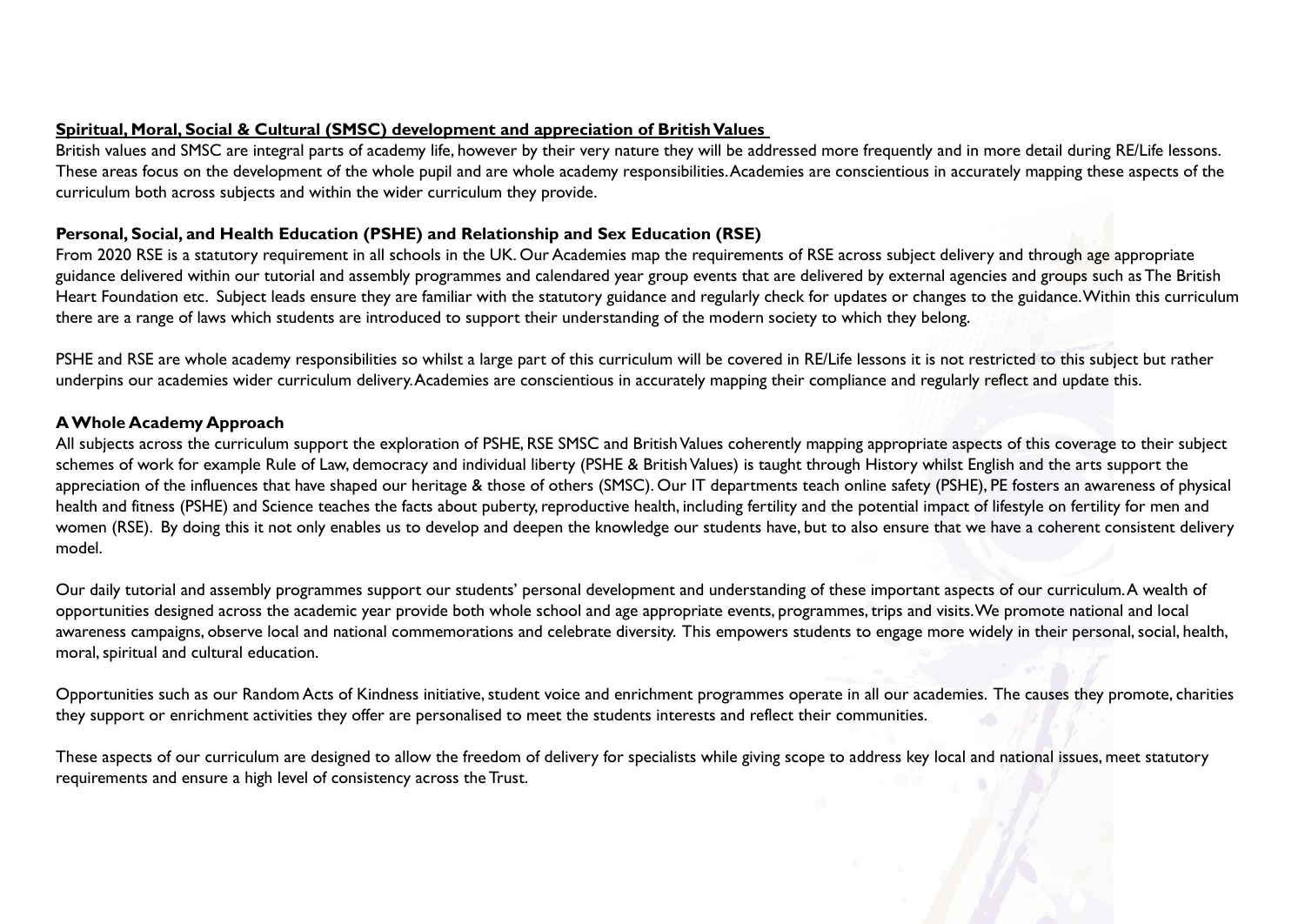The most important and guiding factor when devising this curriculum has been to ensure that our students are given all the skills, knowledge and experience they need to effectively prepare them for their future in an ever-changing world. Our intent is to equip our students as global citizens and support them in becoming an efficient and contributing member of society.

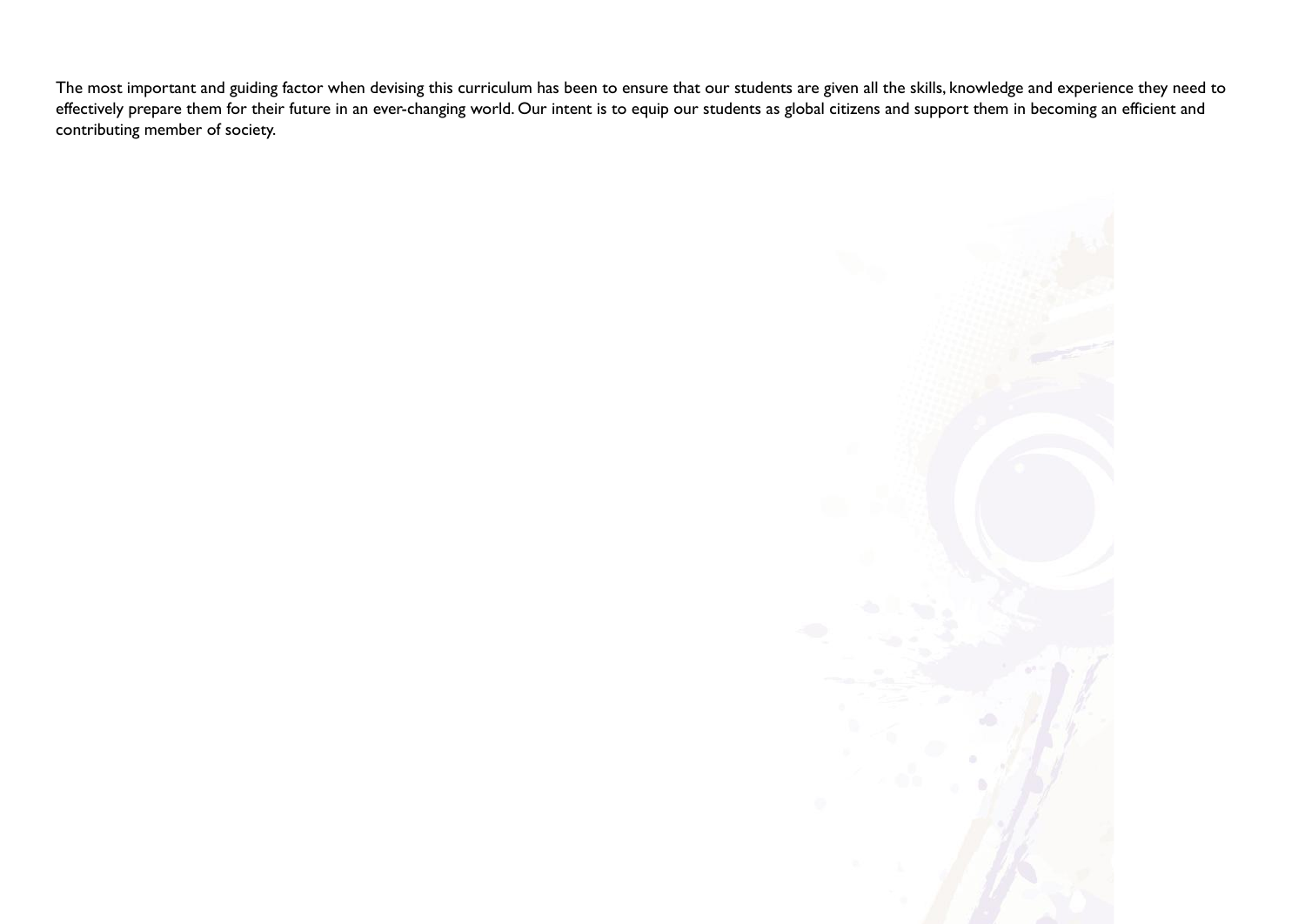# **Curriculum Learning Journey**

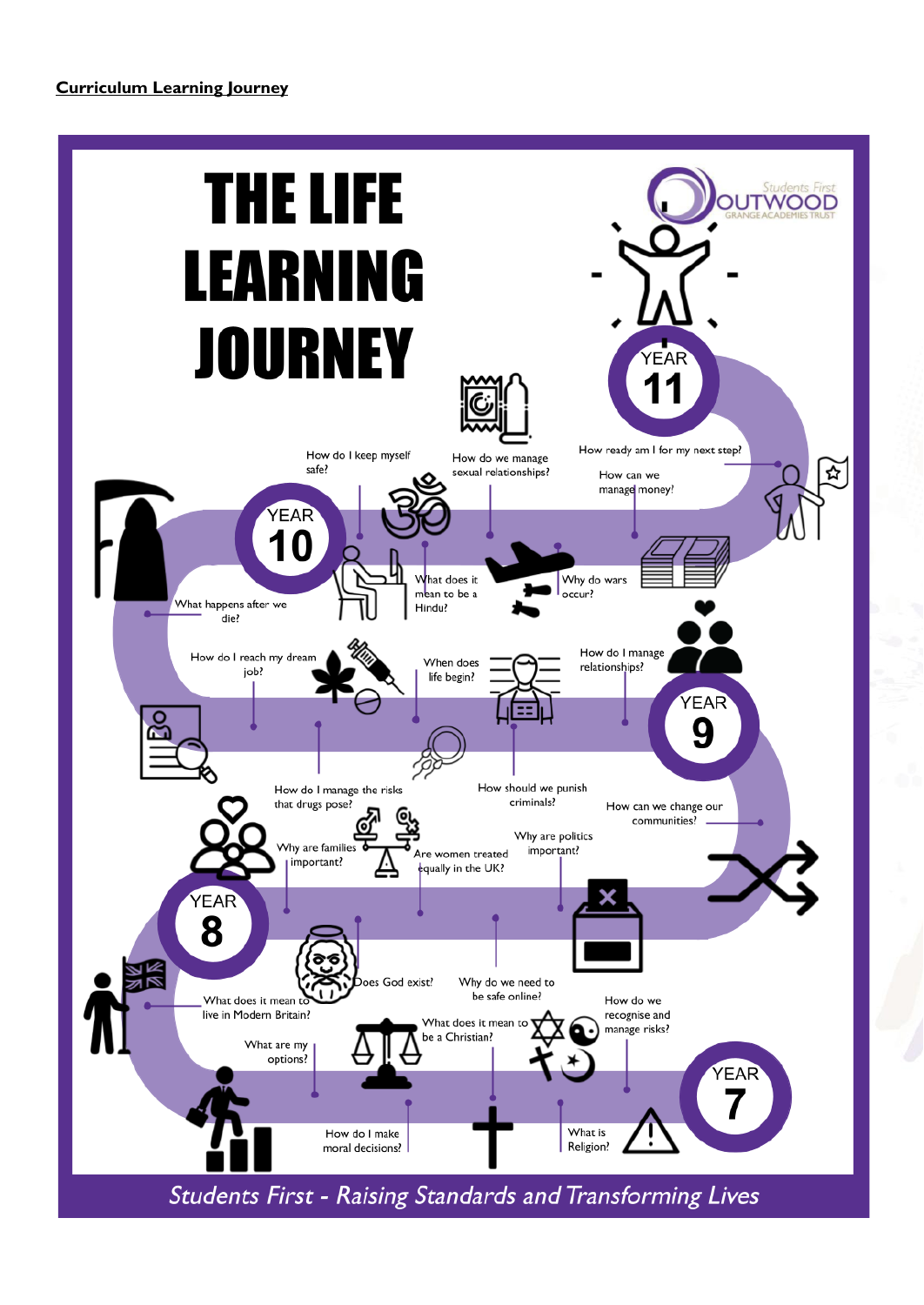|--|--|--|

| <u></u>                      |                                                                                     |
|------------------------------|-------------------------------------------------------------------------------------|
| How do we recognise and      | To be able to explain risks which young people might encounter.                     |
| manage risks?                | To be able to be confident in tackling and managing risks.                          |
| <b>What is Religion?</b>     | To develop a deep understanding of the components of religious belief and practice. |
|                              | To be aware of different beliefs and practises from various religions.              |
| What does it mean to be a    | To develop a broad understanding of Christian beliefs and values.                   |
| Christian?                   | To be aware of how the religion of Christianity has developed over time.            |
| How do we make moral         | To be able to explain morality and ethics.                                          |
| decisions?                   | To be aware of different approaches to ethical decision making.                     |
| What are my options?         | To develop an awareness of career pathways.<br>$\bullet$                            |
|                              | To be able to plan a route into different careers.                                  |
| What does it mean to live in | To gain a broad understanding of Citizenship.                                       |
| <b>Modern Britain?</b>       | To be able to explain what it means to be British.                                  |

| Year 8                                   |                                                                                                                                                                             |
|------------------------------------------|-----------------------------------------------------------------------------------------------------------------------------------------------------------------------------|
| $ \mathsf{W}$ hy are families important? | To be able to explain sociological perspectives on family life.<br>To be able to synthesise religious ideas with sociological perspectives.                                 |
| Does God Exist?                          | To develop a deep understanding of the philosophical arguments for and against the existence of God.<br>To be able to articulate our viewpoints about the existence of God. |
| Are women treated equally in<br>the UK?  | To be able to explain the role of women in different religions.<br>To develop the ability to articulate view points with confidence.                                        |
| Why do we need to be safe<br>online?     | To be able to explain the risks of the online world.<br>To develop a strong understanding of how to manage risks online and off-line.                                       |
| Why are politics important?              | To be able to explain the function of local and national governments.<br>To develop a strong understanding of the importance of political engagement.                       |